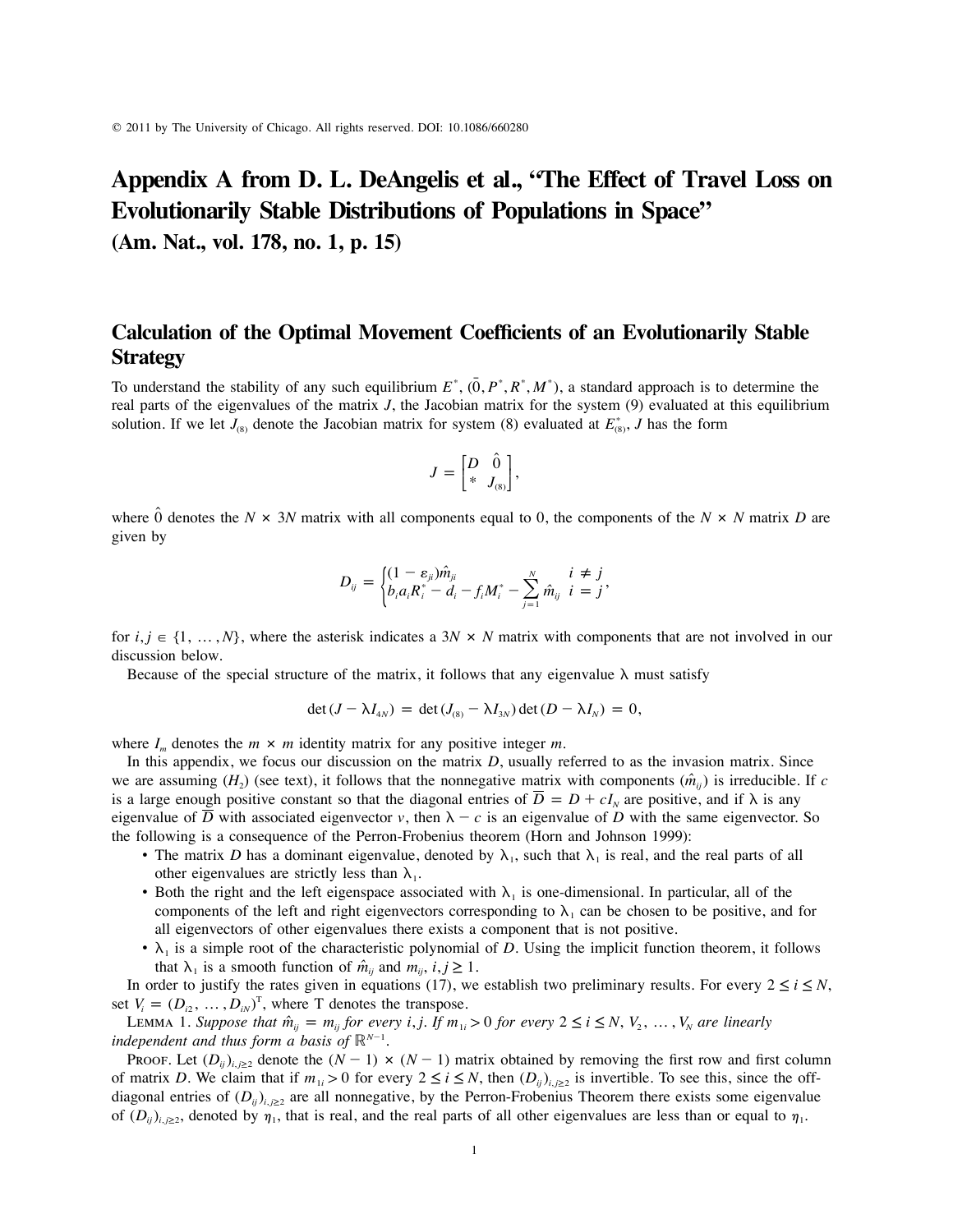Moreover,  $\eta_1$  has a left eigenvector with all nonnegative components, denoted  $(v_2, \ldots, v_N)$ ; that is,

$$
(\nu_2, \ldots, \nu_N)(D_{ij})_{i,j \ge 2} = \eta_1(\nu_2, \ldots, \nu_N). \tag{A1}
$$

Recall that when  $(\hat{m}_{12}, \ldots, \hat{m}_{1N}) = (m_{12}, \ldots, m_{1N})$ , zero is an eigenvalue of *D* with  $P^*$  as a right eigenvector. Hence,

$$
(D_{ij})_{i,j\geq 2}(P_2^*,\ldots,P_N^*)^{\mathrm{T}} = -P_1^*((1-\varepsilon_{12})m_{12},\ldots,(1-\varepsilon_{1N})m_{1N})^{\mathrm{T}},\tag{A2}
$$

where  $(P_2^*, \ldots, P_N^*)^T$  denotes the transpose of  $(P_2^*, \ldots, P_N^*)$ .

Taking the inner product of both sides of equation (A1) with the vector  $(P_2^*, \ldots, P_N^*)$ , and applying the identity equation (A2), we have

$$
\eta_1 \sum_{i=2}^N v_i P_i^* = -P_1^* \sum_{i=2}^N v_i (1 - \varepsilon_{1i}) m_{1i}.
$$

Since  $m_{1i} > 0$ ,  $v_i \ge 0$  for every  $i \ge 2$  and  $(v_2, \ldots, v_N)$  is a nonzero vector, we see that  $\eta_1 < 0$ . This implies that the real parts of all eigenvalues of  $(D_{ij})_{i,j\geq 2}$  are negative. Hence,  $(D_{ij})_{i,j\geq 2}$  is invertible. As  $V_i = (D_{i2}, \dots, D_{in}),$  $(D_{ij})_{i,j\geq 2} = (V_2, \ldots, V_N)^T$ . Since  $(D_{ij})_{i,j\geq 2}$  is invertible,  $V_2, \ldots, V_N$  are linearly independent.

We will also use the following result that is a corollary of Cramer's rule.

LEMMA 2. Suppose that vectors  $V_1, \ldots, V_d$  form a basis of  $\mathbb{R}^d$ . If some vector  $V_0 \in \mathbb{R}^d$  satisfies the property *that*  $V_1, \ldots, V_{i-1}, V_0, V_{i+1}, \ldots, V_d$  are linearly dependent for every  $1 \le i \le d$ , then  $V_0$  must be the zero vector.

We begin by justifying the rates for scenario 2 first, since the justification for scenario 1 is more difficult.

### **Scenario 2: Calculation of**  $m_{1i, \text{out}}$ **,**  $2 \le i \le N$

**THEOREM** 1. *Suppose that*  $R_i^* > 0$  *and*  $M_i^* \ge 0$  *for all*  $i = 1, ..., N$  *and that assumptions* (H<sub>0</sub>), (H<sub>1</sub>), *and* (H<sub>2</sub>, *scenario 2*) *hold.*

a) If there exist  $\{m_{1i,\text{opt}}\}_{i=2}^N$  with  $m_{1i,\text{opt}} > 0$  for  $2 \le i \le N$  such that  $\lambda_1 \le 0$  for  $(m_{12}, \ldots, m_{1N}) =$  $(m_{12,\text{opt}},\ldots,m_{1N,\text{opt}})$  and all  $(\hat{m}_{12},\ldots,\hat{m}_{1N})$  in a neighborhood of  $(m_{12,\text{opt}},\ldots,m_{1N,\text{opt}})$ , then for every  $2\leq i\leq N$ ,

$$
m_{1i,\text{opt}} = (1 - \varepsilon_{i1}) \frac{P_i^*}{P_i^*} m_{i1} + \frac{1}{P_i^*} \sum_{j=2}^N \left[ \frac{(1 - \varepsilon_{ij})}{(1 - \varepsilon_{1j})} m_{ij} P_i^* - \frac{(1 - \varepsilon_{ji})}{(1 - \varepsilon_{1i})} m_{ji} P_j^* \right].
$$
 (A3)

b) Suppose that  $m_{\text{li,out}}$  is positive for every  $i \geq 2$ . If  $(m_{12}, \ldots, m_{1N}) = (m_{12, \text{out}}, \ldots, m_{1N, \text{out}})$ , then  $\lambda_1 \equiv 0$  for *any*  $\hat{m}_{1i} > 0, j \geq 2$ .

Under assumption  $(H_2)$ , scenario 2), the invasion matrix *D* has components

$$
D_{ij} = \begin{cases} b_1 a_1 R_1^* - d_1 - f_1 M_1^* - \sum_{h=1}^N \hat{m}_{1h} & i = j = 1 \\ b_i a_i R_i^* - d_i - f_i M_i^* - \sum_{h=1}^N m_{ih} & i = j \ge 2 \\ (1 - \varepsilon_{1i}) \hat{m}_{1i} & i \ge 2, j = 1 \\ (1 - \varepsilon_{ji}) m_{ji} & i \ge 1, j \ge 2, i \ne j \end{cases}
$$

We first note that

$$
\lambda_1|_{(\hat{m}_{12},...,\hat{m}_{1N})=(m_{12},...,m_{1N})}=0.
$$
\n(A4)

Biologically, this is because the invader  $\hat{P}$  is a cloned copy of the resident  $P$ . The mathematical reasoning is as follows: when  $(\hat{m}_{12}, \ldots, \hat{m}_{1N}) = (m_{12}, \ldots, m_{1N}), 0$  is an eigenvalue of *D*, with  $P^*$  as a right eigenvector. Since all components of  $P^*$  are all positive, 0 is the dominant eigenvalue of *D*; that is, equation (A4) holds.

PROOF OF THEOREM 1(a). If there exist some  $(m_{12}, ..., m_{1N})$  with  $m_{1i} > 0$  for every  $2 \le i \le N$  such that  $\lambda_1 \le 0$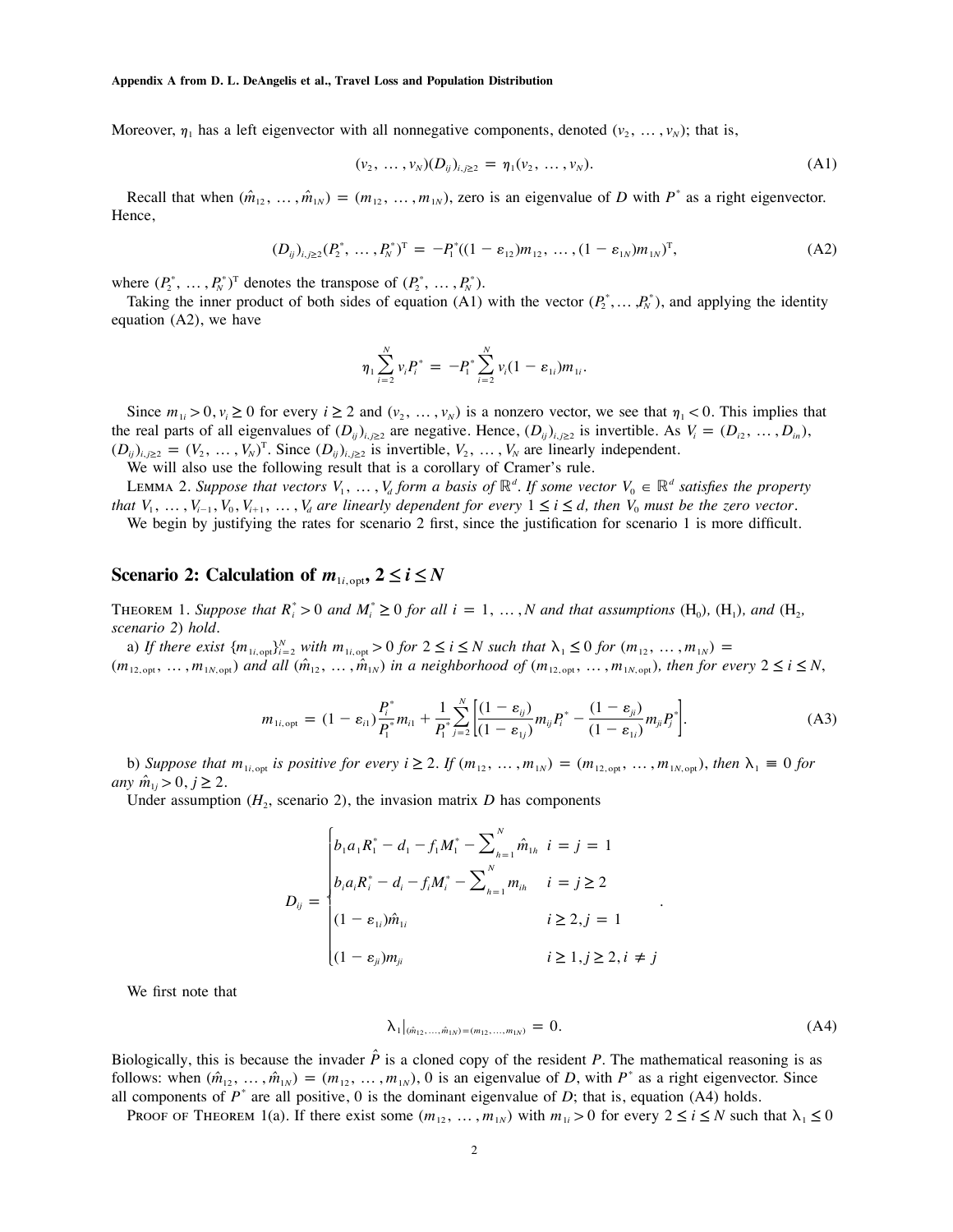for all  $(\hat{m}_{12}, \ldots, \hat{m}_{1N})$  in a neighborhood of  $(m_{12}, \ldots, m_{1N})$ , then

$$
\left. \frac{\partial \lambda_1}{\partial \hat{m}_{1i}} \right|_{(\hat{m}_{12},...,\hat{m}_{1N}) = (m_{12},...,m_{1N})} = 0
$$
\n(A5)

for every  $i \geq 2$ .

Under assumption ( $H_2$ , scenario 2), the matrix  $D - \lambda_1 I_N$ , has components

$$
(D - \lambda_1 I_{N})_{ij} = \begin{cases} b_1 a_1 R_1^* - d_1 - f_1 M_1^* - \sum_{h=1}^N \hat{m}_{1h} - \lambda_1 & i = j = 1, \\ b_i a_i R_i^* - d_i - f_i M_i^* - \sum_{h=1}^N m_{ih} - \lambda_1 & i = j \ge 2, \\ (1 - \varepsilon_{1i}) \hat{m}_{1i} & i \ge 2, j = 1, \\ (1 - \varepsilon_{ji}) m_{ji} & i \ge 1, j \ge 2, i \ne j \end{cases}
$$

Instead of differentiating the determinant of the matrix  $D - \lambda_1 I$  with respect to  $\hat{m}_{1i}$  directly, we first do the following manipulation. Dividing the *i*th row of  $D - \lambda_1 I$  by  $(1 - \varepsilon_1)$  and adding it to the first row, and repeating this process for each  $2 \le i \le n$ , we see that matrix  $D - \lambda_1 I$  is transformed into a new matrix, denoted by *D*, which can be expressed by

$$
\begin{cases}\n b_1 a_1 R_1^* - d_1 - f_1 M_1^* - \lambda_1 & i = j = 1 \\
 b_i a_i R_i^* - d_i - f_i M_i^* - \sum_{h=1}^N m_{ih} - \lambda_1 & i = j \ge 2\n\end{cases}
$$

$$
\tilde{D}_{ij} = \begin{cases} (1 - \varepsilon_{1i}) \hat{m}_{1i} & i \ge 2, j = 1 \end{cases}
$$

$$
\begin{cases}\n(1 - \varepsilon_{ji})m_{ji} & i \ge 2, j \ge 2, i \ne j \\
\frac{1}{(1 - \varepsilon_{1j})} \left( b_j a_j R_j^* - d_j - f_j M_j^* - \sum_{h=1}^N m_{jh} - \lambda_1 \right) + (1 - \varepsilon_{j1})m_{j1} - \sum_{h=2}^N \frac{(1 - \varepsilon_{jh})}{(1 - \varepsilon_{1h})} m_{jh} & i = 1, j \ge 2.\n\end{cases}
$$

Clearly,  $|D - \lambda_1 I| = 0$  is equivalent to  $|\overline{D}| = 0$ . For every  $2 \le i \le N$ , differentiate the determinant of the matrix  $\tilde{D}$  with respect to  $\hat{m}_{1i}$  and evaluate the result at  $(\hat{m}_{12}, \dots, \hat{m}_{1N}) = (m_{12}, \dots, m_{1N})$ . By applying both equations  $(A4)$  and  $(A5)$ , we find that

$$
\left.\frac{\partial|\tilde{D}|}{\partial\hat{m}_{1i}}\right|_{(\hat{m}_{12},...,\hat{m}_{1N})=(m_{12},...,m_{1N})}=0
$$

if and only if the vectors  $V_2, \ldots, V_{i-1}, V_0, V_{i+1}, \ldots, V_N$  are linearly dependent, where the vector  $V_0$  is given by

$$
V_0 = (\tilde{D}_{12}, \ldots, \tilde{D}_{1N}).
$$

By lemma 1,  $V_2, \ldots, V_N$  are linearly independent and form a basis for  $\mathbb{R}^{N-1}$ . Therefore, by lemma 2,  $V_0$  must be the zero vector in  $\mathbb{R}^{N-1}$ . Hence,  $\tilde{D}_{1j} = 0$  for every  $j \ge 2$ ; that is, noting that  $\lambda_1 = 0$  by equation (A4),

$$
\frac{1}{(1-\varepsilon_{1j})}\left(b_j a_j R_j^* - d_j - f_j M_j^* - \sum_{h=1}^N m_{jh}\right) + (1-\varepsilon_{j1})m_{j1} - \sum_{h=2}^N \frac{(1-\varepsilon_{jh})}{(1-\varepsilon_{1h})}m_{jh} = 0.
$$
 (A6)

Recall that at equilibrium we have, for every  $j \geq 2$ ,

$$
b_j a_j R_j^* - d_j - f_j M_j^* - \sum_{h=1}^N m_{jh} + \left[ \sum_{h=1}^N (1 - \varepsilon_{hj}) m_{hj} \frac{P_h^*}{P_j^*} \right] = 0.
$$
 (A7)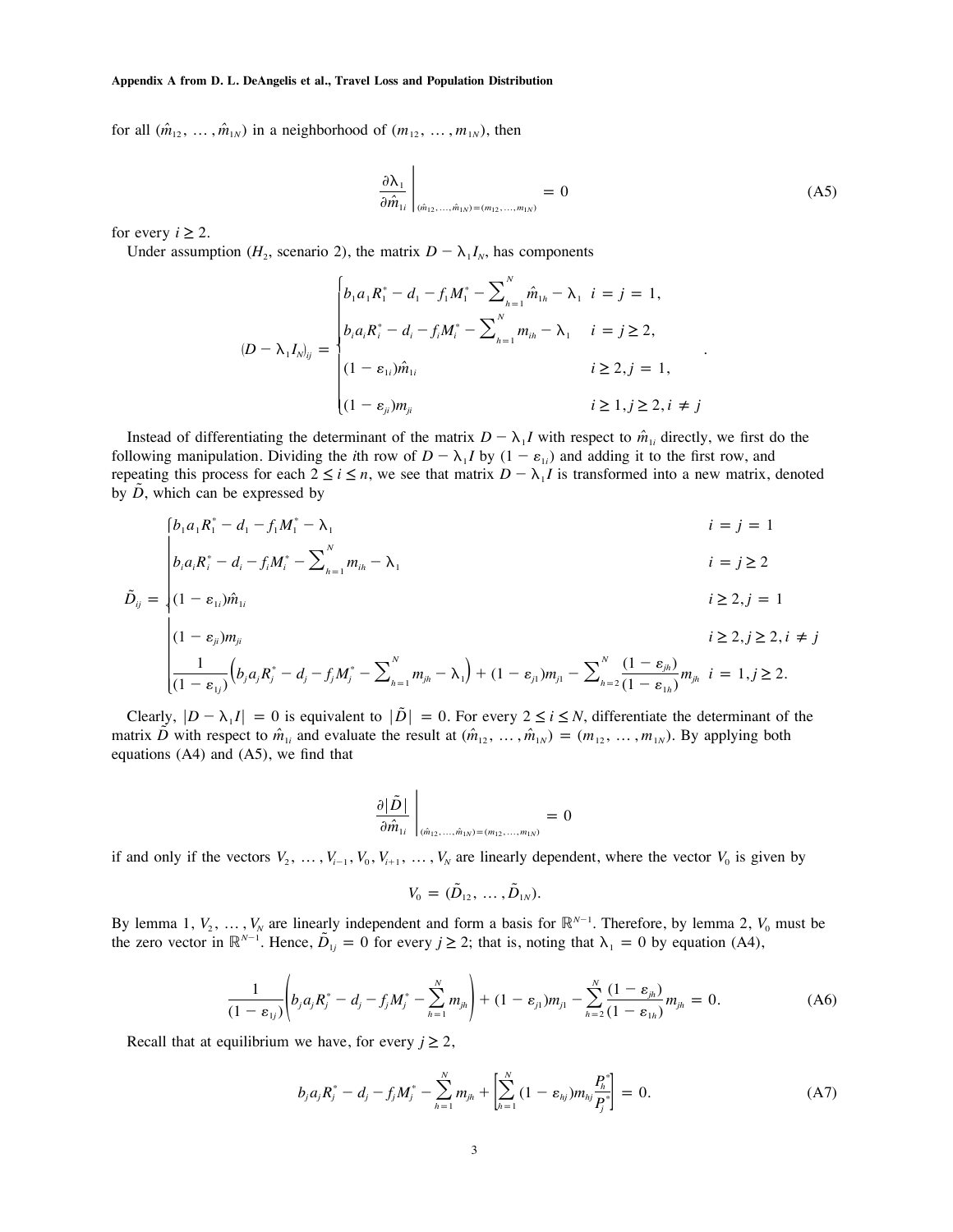Substituting equation (A7) into equation (A6), we have

$$
m_{1j}\frac{P_1^*}{P_j^*} = (1 - \varepsilon_{j1})m_{j1} + \sum_{h=2}^N \frac{(1 - \varepsilon_{jh})}{(1 - \varepsilon_{1h})}m_{jh} - \sum_{h=2}^N \frac{(1 - \varepsilon_{hj})}{(1 - \varepsilon_{1j})}m_{hj}\frac{P_h^*}{P_j^*}.
$$
 (A8)

Dividing equation (A8) by  $P_1^*/P_i^*$ , we have

$$
m_{1j} = (1 - \varepsilon_{j1})m_{j1}\frac{P_j^*}{P_1^*} + \sum_{h=2}^N \frac{(1 - \varepsilon_{jh})}{(1 - \varepsilon_{1h})}m_{jh}\frac{P_j^*}{P_1^*} - \sum_{h=2}^N \frac{(1 - \varepsilon_{hj})}{(1 - \varepsilon_{1j})}m_{hj}\frac{P_i^*}{P_1^*}.
$$
 (A9)

This completes the proof of part (a), theorem 1.  $\Box$ 

Lemma 3. *For the movement strategy given by equation* (*A3*)*, the immigration and emigration flux for patch 1 is balanced; that is, if*  $(m_{12}, ..., m_{1N}) = (m_{12, opt}, ..., m_{1N, opt})$ , then

$$
\sum_{j} (1 - \varepsilon_{j1}) m_{j1} P_j^* = \left( \sum_{j} m_{1j, \text{ opt}} \right) P_1^*;
$$
 (A10)

*or equivalently, the resident species at equilibrium* (*with invader absent*) *has zero fitness in patch 1:*

$$
b_1 a_1 R_1^* - d_1 - f_1 M_1^* = 0.
$$
 (A11)

Proof. Multiplying equation (A3) by  $P_i^*$  and summing up for  $2 \le i \le N$ , we have

$$
\left(\sum_{i=2}^{N} m_{1i,\text{opt}}\right) P_{1}^{*} = \sum_{i=2}^{N} (1 - \varepsilon_{i1}) m_{i1} P_{i}^{*} + \sum_{i,h=2}^{N} \left[\frac{(1 - \varepsilon_{ih})}{(1 - \varepsilon_{1h})} m_{ih} P_{i}^{*} - \frac{(1 - \varepsilon_{hi})}{(1 - \varepsilon_{1i})} m_{hi} P_{h}^{*}\right]
$$
  
= 
$$
\sum_{i=2}^{N} (1 - \varepsilon_{i1}) m_{i1} P_{i}^{*},
$$

which implies that equation (A10) holds since we assume that  $m_{11} = 0$ . Clearly, equation (A11) follows from equation (A10) and equation (9b) for  $P_1^*$ .

LEMMA 4. *If*  $(m_{12}, ..., m_{1N}) = (m_{12, opt}, ..., m_{1N, opt})$ , then for every patch  $i \ge 2$ , the resident species at *equilibrium has fitness*

$$
b_i a_i R_i^* - d_i - f_i M_i^* = \begin{cases} 0 & i = 1 \\ \left[1 - (1 - \varepsilon_{1i})(1 - \varepsilon_{i1})\right] m_{i1} + \sum_{h=2}^N m_{ih} \left[1 - (1 - \varepsilon_{ih})\frac{(1 - \varepsilon_{1i})}{(1 - \varepsilon_{1h})}\right] & i \ge 2. \end{cases}
$$
(A12)

Proof. This result follows by using equation (A3) in equation (9b) for  $P_i^*$ .

PROOF OF THEOREM 1(b). By lemmas 3 and 4, we see that if  $(m_{12}, \ldots, m_{1N}) = (m_{12,\text{opt}}, \ldots, m_{1N,\text{opt}})$ , then

$$
D_{ij} = \begin{cases}\n-\sum_{h=1}^{N} \hat{m}_{1h} & i = j = 1 \\
-(1 - \varepsilon_{1i})(1 - \varepsilon_{i1})m_{i1} - \sum_{h=2}^{N} m_{ih}(1 - \varepsilon_{ih})\frac{(1 - \varepsilon_{1i})}{(1 - \varepsilon_{1h})} & i = j \ge 2 \\
(1 - \varepsilon_{1i})\hat{m}_{1i} & i \ge 2, j = 1 \\
(1 - \varepsilon_{ji})m_{ji} & i \ge 1, j \ge 2, i \ne j\n\end{cases}
$$

Set

$$
V_* = \left(1, \frac{1}{1 - \varepsilon_{12}}, \dots, \frac{1}{1 - \varepsilon_{1N}}\right)
$$

Then,  $V_x D = (0, \ldots, 0)$ . That is, the vector  $V_x$  is the left eigenvector of *D* corresponding to the eigenvalue 0. Since all components of  $V<sub>s</sub>$  are positive, 0 must be the dominant eigenvalue of matrix *D*, and all other eigenvalues must have strictly negative real parts.  $\Box$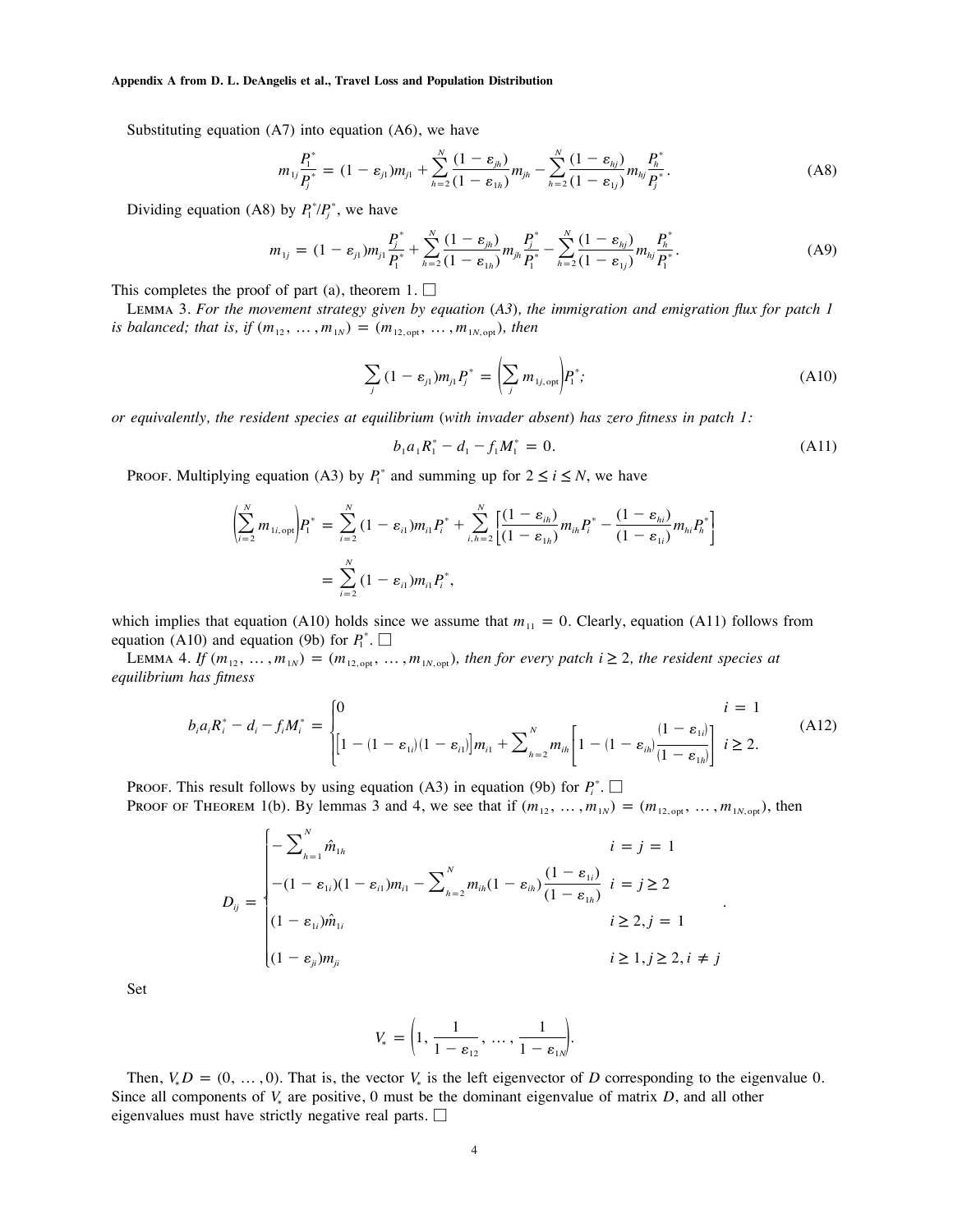## **Scenario 1: Calculation of**  $m_{i1, \text{opt}}$ **,**  $2 \le i \le N$

THEOREM 2. Suppose that  $R_i^* > 0$  and  $M_i^* \geq 0$  for all  $i = 1, ..., N$  and that assumptions  $(H_0)$ ,  $(H_1)$ , and  $(H_2)$ *scenario 1*) *hold.*

a) If there exist  ${m_{i1,\text{opt}}}$ <sub> $Y_{i=2}$ </sub> with  $m_{i1,\text{opt}} > 0$  for  $2 \le i \le N$  such that  $\lambda_1 \le 0$  for  $(m_{21}, \ldots, m_{N1}) =$  $(m_{21,\text{opt}},\ldots,m_{N1,\text{opt}})$  and all  $(\hat{m}_{21},\ldots,\hat{m}_{N1})$  in a neighborhood of  $(m_{21,\text{opt}},\ldots,m_{N1,\text{opt}})$ , then for every  $2\leq i\leq N$ ,

$$
m_{i1,\text{opt}} = (1 - \varepsilon_{1i}) m_{1i} \frac{P_i^*}{P_i^*} + \frac{1}{P_i^*} \sum_{j=2}^N \left[ (1 - \varepsilon_{jj}) m_{ji} P_j^* - \frac{(1 - \varepsilon_{ij})(1 - \varepsilon_{j1})}{(1 - \varepsilon_{i1})} m_{ij} P_i^* \right].
$$
 (A13)

b) Suppose that  $m_{i1,\text{opt}}$  is positive for every  $i \geq 2$ . If  $(m_{21}, \ldots, m_{N1}) = (m_{21,\text{opt}}, \ldots, m_{N1,\text{opt}})$ , then  $\lambda_1 \equiv 0$  for *any*  $\hat{m}_{i1}$ ,  $j \geq 2$ .

Under assumption  $(H_2)$  (scenario 1), the matrix *D* has components

$$
D_{ij} = \begin{cases} b_1 a_1 R_1^* - d_1 - f_1 M_1^* - \sum_{h=1}^N m_{1h} & i = j = 1\\ b_i a_i R_i^* - d_i - f_i M_i^* - \hat{m}_{i1} - \sum_{h \ge 2} m_{ih} & i = j \ge 2\\ (1 - \varepsilon_{j1}) \hat{m}_{j1} & i = 1, j \ge 2\\ (1 - \varepsilon_{j1}) m_{ji} & i \ge 2, j \ge 1, i \ne j \end{cases}
$$

By a similar argument as for scenario 2,

$$
\lambda_1|_{(\hat{m}_2,\ldots,\hat{m}_n)=(m_2,\ldots,m_N)}=0.
$$
\n(A14)

PROOF OF THEOREM 2(a). If there exist some  $(m_{21}, ..., m_{N1})$  with  $m_{i1} > 0$  for every  $2 \le i \le N$  such that  $\lambda_1 \le 0$ for all  $(\hat{m}_{21}, \ldots, \hat{m}_{N1})$  in a neighborhood of  $(m_{21}, \ldots, m_{N1})$ , then

$$
\left. \frac{\partial \lambda_1}{\partial \hat{m}_{i1}} \right|_{(\hat{m}_{21}, ..., \hat{m}_{N1}) = (m_{21}, ..., m_{N1})} = 0 \tag{A15}
$$

for every  $i \geq 2$ .

Under the assumption ( $H_2$ , scenario 1), the matrix  $D - \lambda_1 I_N$  has components

 $\overline{1}$ 

$$
(D - \lambda_1 I_{N})_{ij} = \begin{cases} b_1 a_1 R_1^* - d_1 - f_1 M_1^* - \sum_{h=1}^N m_{1h} - \lambda_1 & i = j = 1 \\ b_i a_i R_i^* - d_i - f_i M_i^* - \hat{m}_{i1} - \sum_{h\geq 2}^N m_{ih} - \lambda_1 & i = j \geq 2 \\ (1 - \varepsilon_{j1}) \hat{m}_{j1} & i = 1, j \geq 2 \\ (1 - \varepsilon_{j1}) m_{ji} & i \geq 2, j \geq 1, i \neq j \end{cases}
$$

By direct calculation, we find that for every  $2 \le k \le N$ ,

$$
\left.\frac{\partial |D - \lambda_1 I_N|}{\partial \hat{m}_{k1}}\;\right|_{(\hat{m}_{21},...,\hat{m}_{n1}) = (m_{21},...,m_{N1})} = 0
$$

is equivalent to  $|D_1| = 0$ , where matrix  $D_1$  is given by

$$
(D_1)_{ij} = \begin{cases} b_i a_i R_i^* - d_i - f_i M_i^* - \sum_{h=1}^N m_{ih} & i = j \ge 1, i \ne k \\ (1 - \varepsilon_{k1}) & i = 1, j = k \\ -1 & i = j = k \\ 0 & i \ge 2, i \ne k, j = k \\ (1 - \varepsilon_{ji}) m_{ji} & i \ge 1, j \ge 1, i \ne j, j \ne k. \end{cases}
$$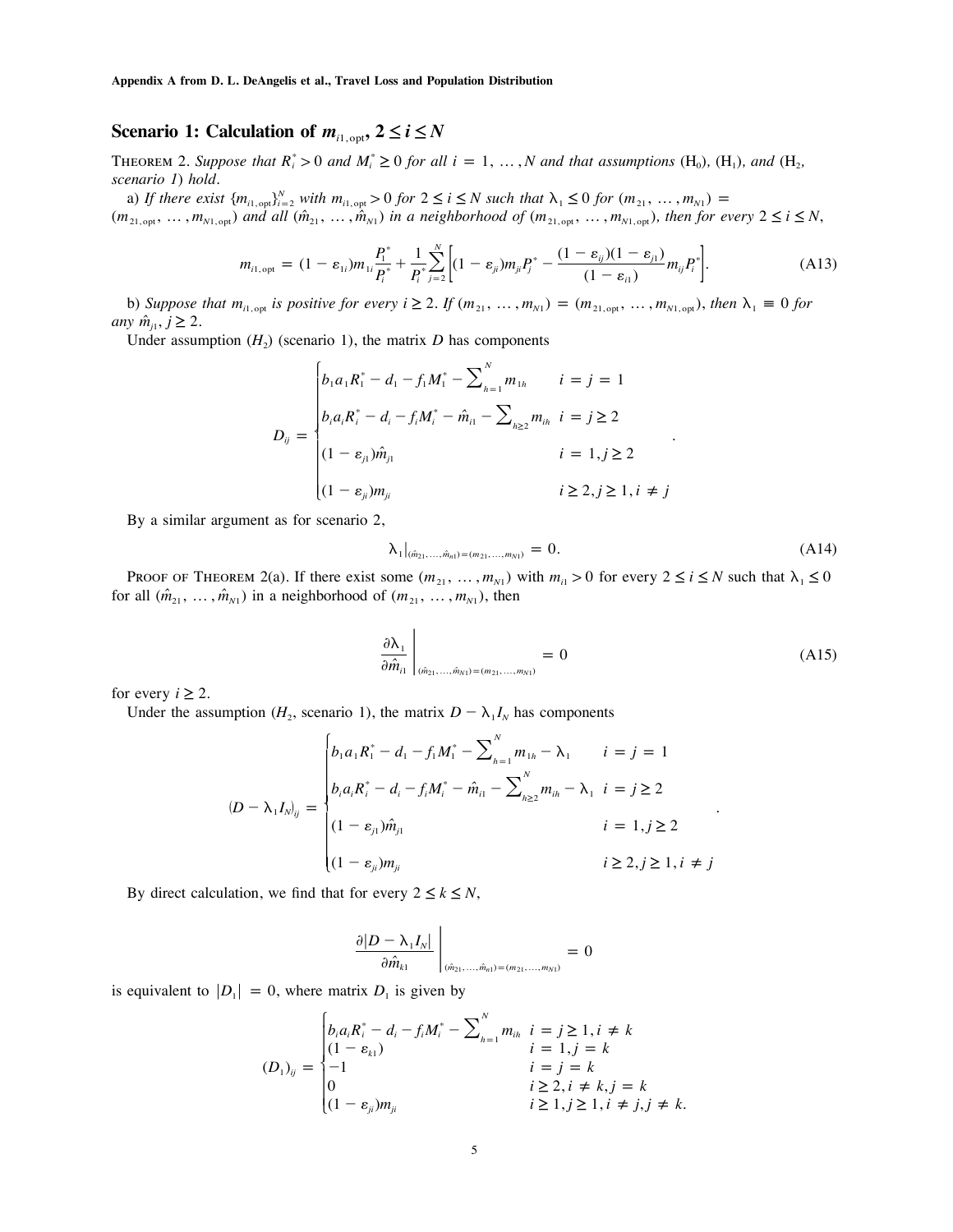Since  $E^*$  is an equilibrium point, by equation (9b),

$$
b_i a_i R_i^* - d_i - f_i M_i^* - \sum_{h \ge 1} m_{ih} = - \sum_{h \ge 1} (1 - \varepsilon_{hi}) m_{hi} \frac{P_h^*}{P_i^*}
$$

for every  $1 \le i \le N$ . It follows that  $|D_1| = 0$  is equivalent to  $|D_2| = 0$ , where matrix  $D_2$  is given by

$$
(D_2)_{ij} = \begin{cases}\n-\sum_{h=1}^{N} m_{hj} (1 - \varepsilon_{hj}) \frac{P_h^*}{P_j^*} & i = j \ge 1, i \ne k \\
(1 - \varepsilon_{k1}) & i = 1, j = k \\
-1 & i = j = k \\
0 & i \ge 2, i \ne k, j = k \\
(1 - \varepsilon_{ji}) m_{ji} & i \ge 1, j \ge 1, i \ne j, j \ne k\n\end{cases}
$$

Multiplying the *j*th column of  $D_2$  by  $P_i^*$  for every  $j \neq k$ ,  $|D_2| = 0$  is equivalent to  $|D_3| = 0$ , where matrix  $D_3$  is given by

$$
(D_3)_{ij} = \begin{cases}\n-\sum_{h=1}^{N} (1 - \varepsilon_{hj}) m_{hj} P_h^* & i = j \ge 1, i \ne k \\
(1 - \varepsilon_{k1}) & i = 1, j = k \\
-1 & i = j = k \\
0 & i \ge 2, i \ne k, j = k\n\end{cases}
$$
\n
$$
(D_3)_{ij} = \begin{cases}\n-1 & i = j = k \\
0 & i \ge 1, j \ge 1, i \ne j, j \ne k\n\end{cases}
$$

Multiplying the *i*th row of  $D_3$  by  $(1 - \varepsilon_{i1})$  for each  $2 \le i \le N$  and adding the results to the first row,  $|D_3| = 0$ is equivalent to  $|D_4| = 0$ , where matrix  $D_4$  is given by

$$
(A_j \t i = 1, j \ge 1, j \ne k
$$
  
\n
$$
-\sum_{h=1}^{N} (1 - \varepsilon_{hj}) m_{hj} P_h^* \t i = j \ge 2, i \ne k
$$
  
\n
$$
(D_4)_{ij} = \begin{vmatrix}\n-1 & i = j = k \\
0 & i \ge 2, i \ne k, j = k \\
0 & i \ge 2, i \ne k, j = k\n\end{vmatrix},
$$
  
\n
$$
(1 - \varepsilon_{ji}) m_{ji} P_j^* \t i \ge 1, j \ge 1, i \ne j, j \ne k
$$

where  $A_1$  is defined as

$$
A_1 = \sum_{j=1}^N (1 - \varepsilon_{1j})(1 - \varepsilon_{j1})m_{1j}P_1^* - \sum_{j=1}^N (1 - \varepsilon_{j1})m_{j1}P_j^*,
$$

and for  $i \geq 2$ ,  $A_i$  is defined by

$$
A_i = (1 - \varepsilon_{i1}) [m_{i1} P_i^* - (1 - \varepsilon_{1i}) m_{1i} P_i^*] + \sum_{h=2}^N [(1 - \varepsilon_{ih}) (1 - \varepsilon_{h1}) m_{ih} P_i^* - (1 - \varepsilon_{hi}) (1 - \varepsilon_{i1}) m_{hi} P_i^*].
$$

It is easy to check that  $\sum_{i=1}^{N} A_i = 0$  (note that  $m_{11} = 0$ ). Since all of the entries in the *k*th column of  $D_4$  are 0 except  $(D_4)_{kk}$ , we see that  $|D_4| = 0$  is equivalent to  $|D_5| = 0$ , where the  $(N-1) \times (N-1)$  matrix  $D_5$  is given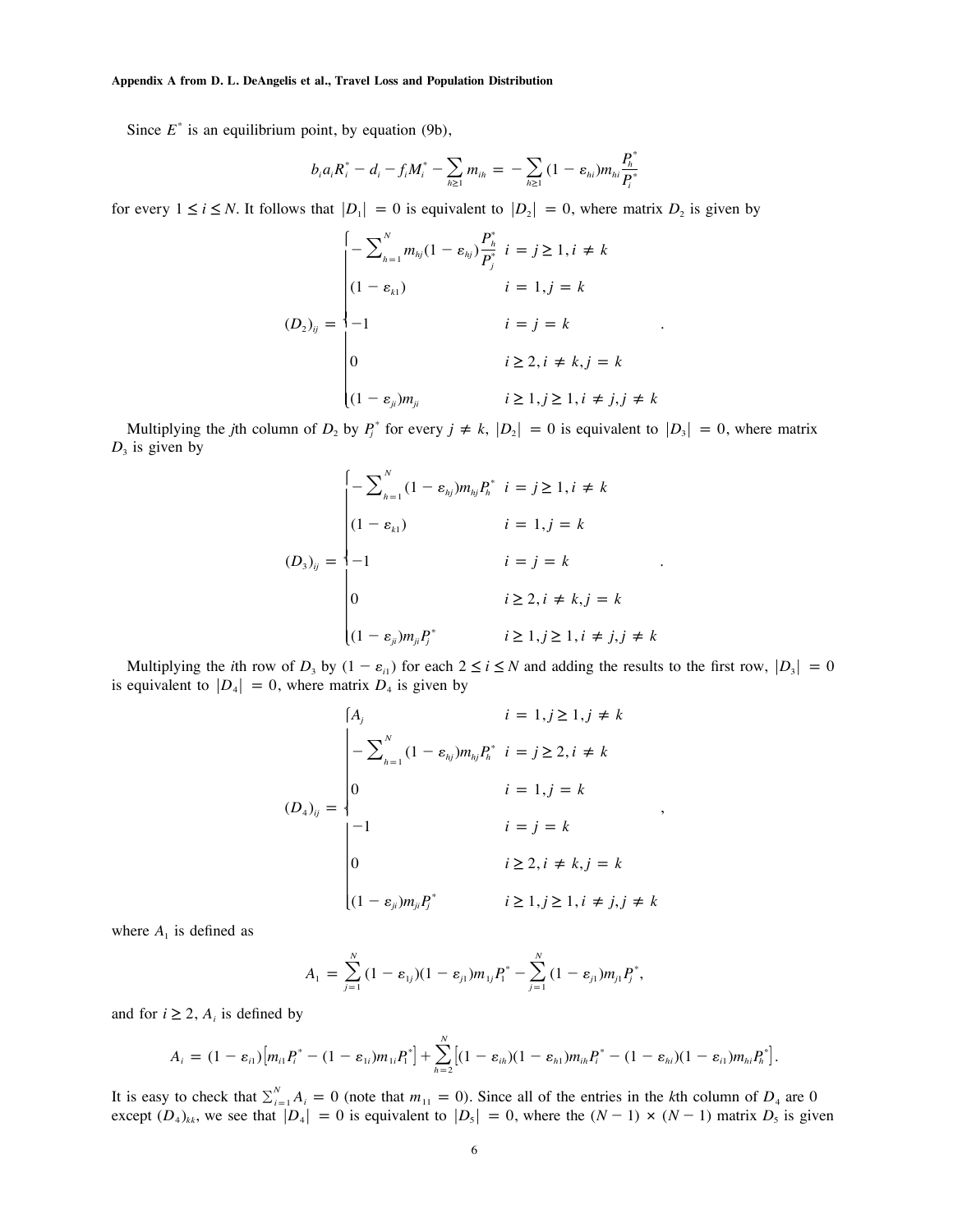by

$$
i = 1, 1 \leq j < k
$$
\n
$$
\begin{vmatrix}\nA_{j+1} & i = 1, k \leq j \leq N - 1 \\
-\sum_{h=1}^{N-1} (1 - \varepsilon_{hj}) m_{hj} P_h^* & 2 \leq i = j < k\n\end{vmatrix}
$$
\n
$$
(D_5)_{ij} = \begin{vmatrix}\n-\sum_{h=1}^{N-1} (1 - \varepsilon_{h,j+1}) m_{h,j+1} P_h^* & k \leq i = j \leq N - 1 \\
-\sum_{h=1}^{N-1} (1 - \varepsilon_{h,j+1}) m_{h,j+1} P_h^* & k \leq i = j \leq N - 1 \\
(1 - \varepsilon_{j,i+1}) m_{j,i+1} P_j^* & k \leq i \leq N - 1, 1 \leq j < k\n\end{vmatrix}
$$
\n
$$
(1 - \varepsilon_{j+1,i}) m_{j+1,i} P_{j+1}^* \qquad 2 \leq i < k, k \leq j \leq N - 1
$$
\n
$$
(1 - \varepsilon_{j+1,i+1}) m_{j+1,i+1} P_{j+1}^* \qquad k \leq i \leq N - 1, k \leq j \leq N - 1, i \neq j
$$

Since  $\sum_{i=1}^{N} A_i = 0$ , adding the *j*th column to the first column for every *j* with  $j \ge 2$ , we see that  $|D_s| = 0$  is equivalent to  $|D_6| = 0$ , where the  $(N - 1) \times (N - 1)$  matrix  $D_6$  is given by

$$
\begin{aligned}\n &\left(-A_k \quad i=j=1 \right] \\
 &\left|A_j \quad i=1,2\leq j
$$

Multiply the first column of  $D_6$  by  $-1$  and move it to become the  $(k-1)$ th column, and then move the first row to become the  $(k - 1)$ th row. We obtain a new matrix, denoted by  $D_7$ . We see that  $|D_6| = 0$  is equivalent to  $|D_7| = 0$ . To characterize  $D_7$ , define the  $(N - 1) \times (N - 1)$  matrix  $D_8$  as

$$
(D_8)_{ij} = \begin{cases} -\sum_{h=1}^{N-1} (1 - \varepsilon_{h,j+1}) m_{h,j+1} P_h^* & 1 \le i = j \le N-1 \\ (1 - \varepsilon_{j+1,i+1}) m_{j+1,i+1} P_{j+1}^* & 1 \le i, j \le N-1, i \ne j \end{cases}
$$

and let  $V_i$  denote the  $(i - 1)$ th row of the matrix  $D_8$  for every  $2 \le i \le N$ . By the definition of  $D_8$ , we see that the  $(N-1) \times (N-1)$  matrix  $D_7$  can be obtained by replacing the  $(k-1)$ th row of  $D_8$  by the  $1 \times (N-1)$  vector

$$
V_0 = (A_2, \ldots, A_N).
$$

Since  $|D_7| = 0, V_2, \ldots, V_{k-1}, V_0, V_{k+1}, \ldots, V_N$  are linearly dependent for any  $2 \le k \le N$ . By lemma 1, we see that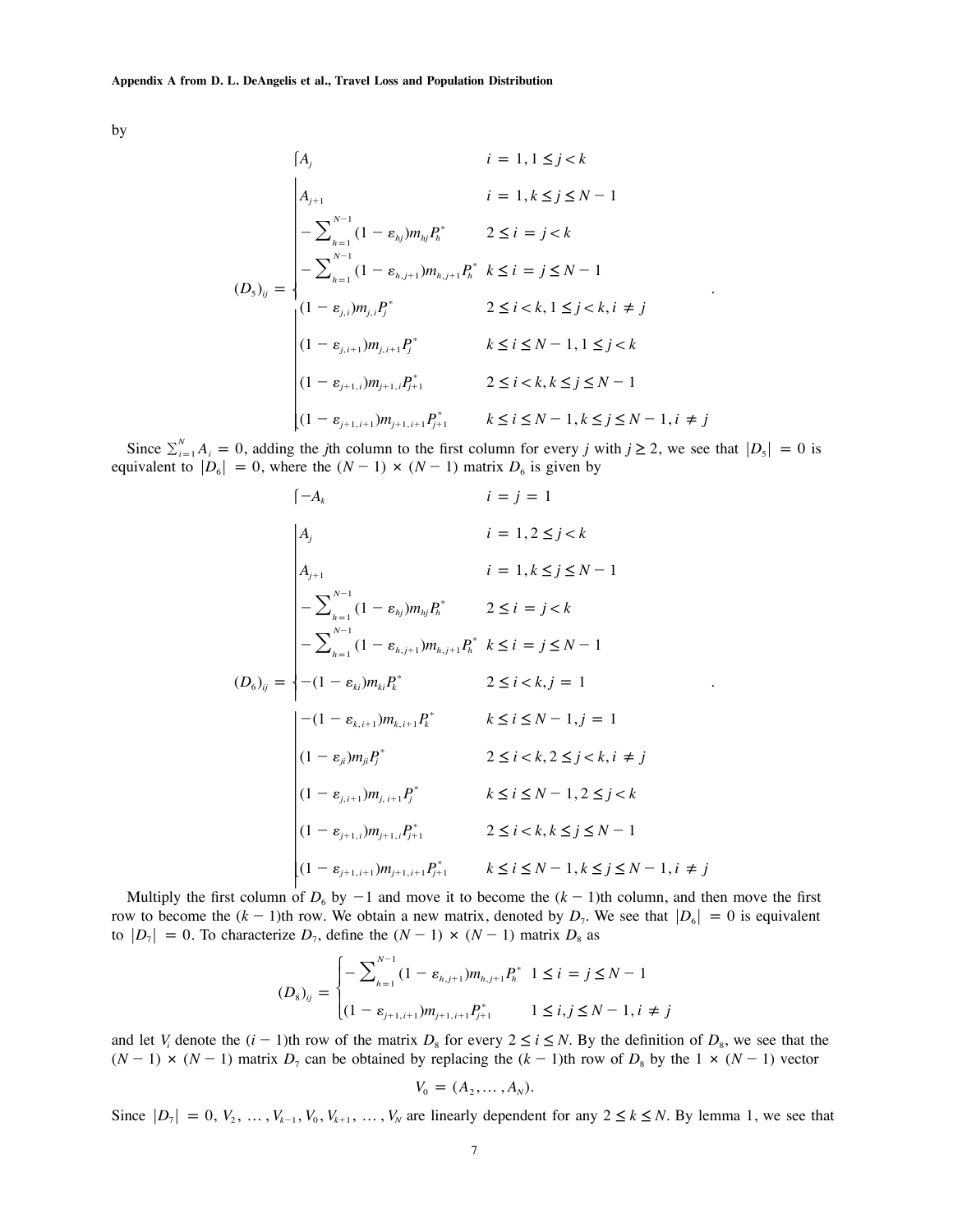$V_2, \ldots, V_N$  are linearly independent and thus form a basis of  $\mathbb{R}^{N-1}$ . By lemma 2, we see that  $V_0$  is the zero vector in  $\mathbb{R}^{N-1}$ . Hence,  $A_i = 0$  for every  $i \ge 2$  and  $A_i = 0$ . As  $A_i = 0$  directly yields equation (A13), this completes the proof of part (b), theorem 2.  $\Box$ 

As a direct consequence of equation (A13), we have

Lemma 5. For the movement strategy given by equation (A13), the expected fitness of the resident species at equilibrium (with invader absent) is given by

$$
b_i a_i R_i^* - d_i - f_i M_i^* = \begin{cases} \sum_{j=2}^N \left[ 1 - (1 - \varepsilon_{1j})(1 - \varepsilon_{j1}) \right] m_{1j} & i = 1\\ \sum_{j=2}^N \left[ 1 - \frac{(1 - \varepsilon_{ij})(1 - \varepsilon_{j1})}{(1 - \varepsilon_{i1})} \right] m_{ij} & i \ge 2 \end{cases} \tag{A16}
$$

PROOF OF THEOREM 2(b). By lemma 5, we see that if  $(m_{21}, ..., m_{N1}) = (m_{21, opt}, ..., m_{N1, opt})$ , then

$$
D_{ij} = \begin{cases}\n- \sum_{h=2}^{N} (1 - \varepsilon_{1h})(1 - \varepsilon_{h1}) m_{1h} & i = j = 1 \\
-\hat{m}_{1h} - \frac{1}{(1 - \varepsilon_{i1})} \sum_{h=2}^{N} (1 - \varepsilon_{ih})(1 - \varepsilon_{h1}) m_{ih} & i = j \ge 2 \\
(1 - \varepsilon_{j1}) \hat{m}_{j1} & i = 1, j \ge 2 \\
(1 - \varepsilon_{ji}) m_{ji} & i \ge 2, j \ge 1, i \ne j.\n\end{cases}
$$

Set  $V_* = (1, 1 - \varepsilon_{21}, \ldots, 1 - \varepsilon_{N1})$ . Then,  $V_* D = (0, \ldots, 0)$ . That is, the vector  $V_*$  is the left eigenvector of *D* corresponding to the eigenvalue 0. Since all components of  $V_*$  are positive, 0 must be the dominant eigenvalue of matrix  $D$ , and all other eigenvalues must have strictly negative real parts.  $\square$ 

### **Literature Cited Only in Appendix A**

Horn, R. A., and C. R. Johnson. 1999. Matrix analysis. Cambridge University Press, Cambridge.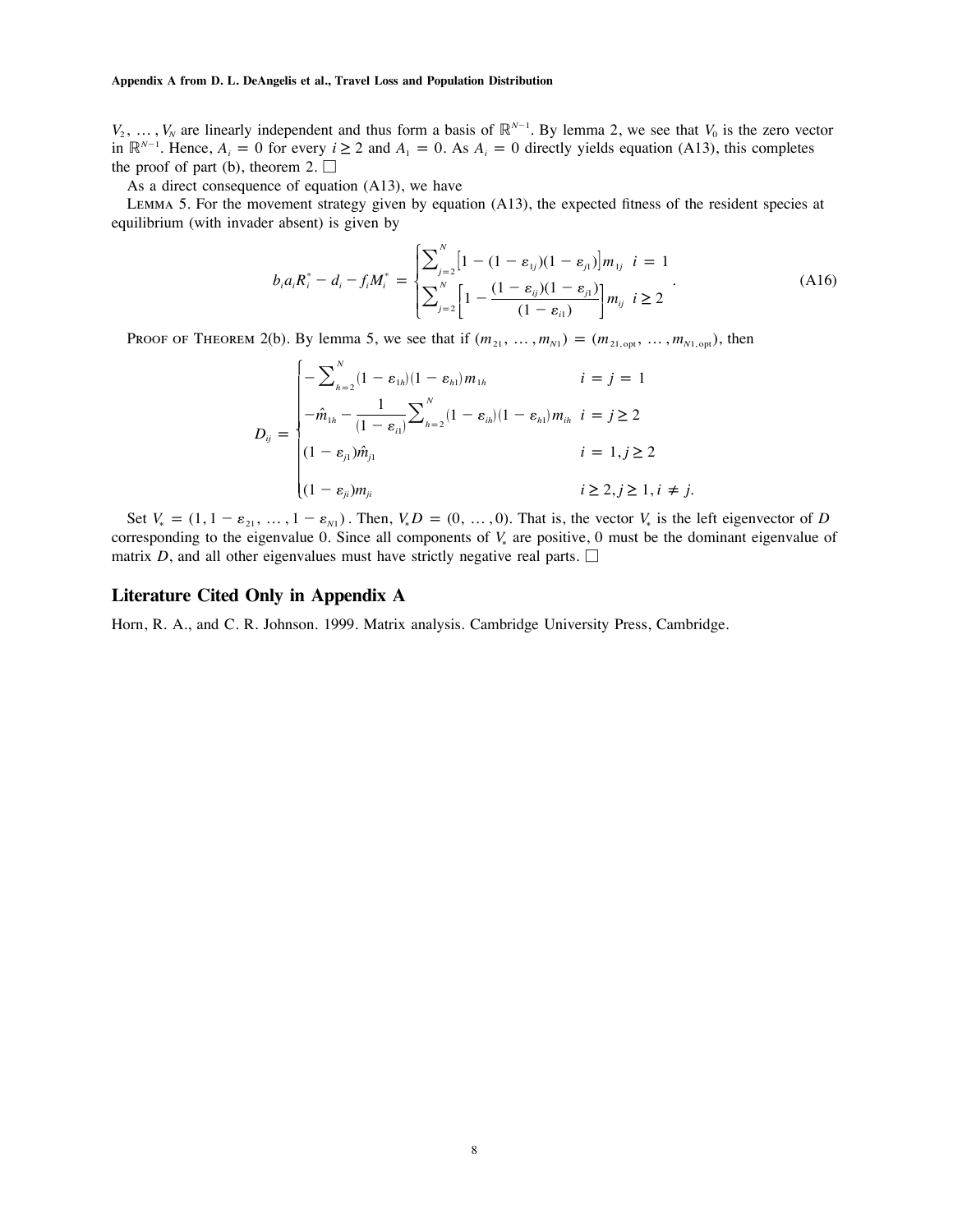# **Appendix B from D. L. DeAngelis et al., "The Effect of Travel Loss on Evolutionarily Stable Distributions of Populations in Space"**

**(Am. Nat., vol. 178, no. 1, p. 15)**

## **Interpretation of the Rates Given by Equation (17a) for the Three-Patch Tritrophic Case in Scenario 1**

We describe a typical example in the three-patch case below. All parameters were fixed using the values given in table B1 except the rates  $m_{21}$ ,  $m_{31}$ ,  $\hat{m}_{21}$ , and  $\hat{m}_{31}$ .

The rates given by formula (17a) were calculated (to machine accuracy) using Matlab:  $m_{21, \text{opt}} =$ 0.092409525773196 and  $m_{31, opt} = 0.335468571428571$ . When the resident uses these rates, based on lemma 5, its fitness at the boundary equilibrium with the invader absent (shown here rounded to 3 decimal places, but calculated to 15 decimal places),

 $(\hat{P}^*, P^*, R^*, M^*) = (0, 0, 0, 30, 22.727, 31.818, 32.941, 43.402, 19.727, 22.476, 26.115, 49.65),$ 

on patch 1 is 0.02, on patch 2 is  $-0.002$ , and on patch 3 is 0. It is interesting to note that as predicted by lemma 5, this is an example where the fitness on patch 2 is negative.

Recall that in the two-patch case, an optimal movement rate exists given by formula (14), and when the resident chooses this rate, no other genotype using a different rate can successfully invade. This is proved analytically in Y. Lou and C.-H. Wu (unpublished manuscript) and is illustrated in figure 4. In reality, it is impossible for a resident to choose the precise optimal movement rate, so the outcome of competition (exclusion of one genotype or the other, or coexistence) will in fact always be determined by the relative values of the movement rates as illustrated in figure 4*A*, 4*C*. If the resident and the invader choose rates on opposite sides of the optimal rate, there is coexistence. Therefore, which rate is closer to the optimal rate matters only when either the resident and the invader both choose rates that are smaller or both choose rates that are larger than the optimal rate. Then, it is the population that chooses the rate closer to the optimal rates that wins, driving the other population to extinction.

This inability to select rates exactly equal to the optimal rates also occurs on a computer, due to round-off errors. This complicates numerical calculations in the immediate vicinity of the optimal rates. In particular, we do not know whether the rates we enter and think are the precise rates given by the formula are actually both slightly larger or both slightly smaller or whether one is larger and one is smaller than the precise rates. To complicate matters further, the invasion matrix has a zero eigenvalue if the precise rates are entered, making convergence very slow.

To test the predictions of our rates, we carried out a number of experiments using the AUTO interface in the software package XPPAUT (see Ermentrout 2002) to continue equilibrium solutions numerically and detect bifurcations, that is, detect changes in the stability and/or number of equilibrium solutions as the value of a parameter, called the bifurcation parameter, is varied.

*Experiment I*. We chose the residents' movements rates  $m_{21}$  and  $m_{31}$ , close to the optimal rates  $m_{21, opt}$  and  $m_{\rm 31,opt}$ , respectively, but both larger than the optimal rates; and we chose the invaders' movement rates  $\hat{m}_{21}$  and  $\hat{m}_{31}$ , both even larger than the residents' movement rates. As expected, the resident outcompeted the invader, driving it to extinction. Then, using one of the invaders' movement rates,  $\hat{m}_{21}$ , as the bifurcation parameter, we allowed it to decrease. The resident continued to outcompete the invader until  $\hat{m}_{21}$  reached a critical rate,  $m_1^*$  <  $m_{21, \text{opt}}$ , at which there was a transcritical bifurcation resulting in the stable coexistence of both the resident and the invader for values of  $\hat{m}_{21} < m_1^*$ .

*Experiment II*. We chose the residents' movements rates  $m_{21}$  and  $m_{31}$ , close to the optimal rates  $m_{21, \text{opt}}$  and  $m_{\lambda_1\text{ out}}$ , respectively, but both smaller than the optimal rates; and we chose the invaders' movement rates  $\hat{m}_{\lambda_1}$  and  $\hat{m}_{31}$ , both even smaller than the residents' movement rates. Again, as expected, the resident outcompeted the